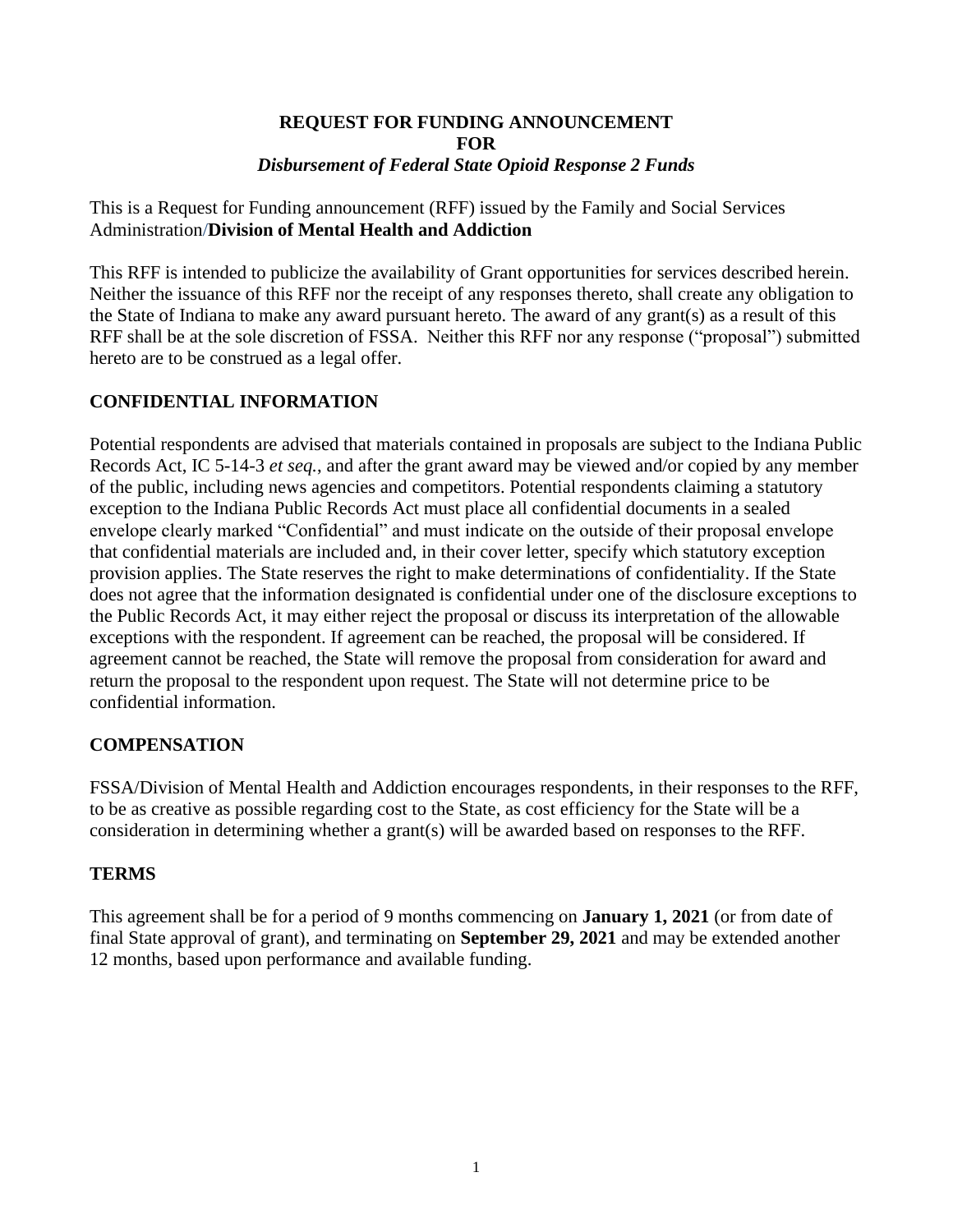## **PROPOSALS**

Respondents interested in providing these services to FSSA/DMHA should submit proposals in the following manner: **via email format to**:

> *Mark Loggins Indiana State Opioid Response Grant Director* **FSSA/Division of Mental Health and Addiction Email Address:** *[mark.loggins@fssa.in.gov](mailto:mark.loggins@fssa.in.gov)*

Proposals must include:

- 1. Cover Letter
- 2. Proposal
- 3. Budget
- 4. Job description for each grant position funded.
- 5. Organizational chart for overall agency with grant funded positions shown with dotted lines. (Please indicate percentage of position to be funded by grant)
- 6. Most recent audit report made in accordance with OMB circular A-133 if applicable.

Proposals must be received no later than **4:30 p.m. Eastern Time on December 4, 2020. Proposals received after 4:30 p.m. will not be considered.** Proposals must be delivered in electronic format, a **maximum of 10 pages** not including attachments, with all required documents. Please use the following language in the subject heading of the email:

#### **RESPONSE TO RFF # 2020-14**

## *Technical Assistance for Recovery Residences to Accommodate Residents on Medication for Opioid Use Disorder*

No more than one proposal per respondent should be submitted. In the cover letter please indicate the principal contact for the proposal along with a telephone and fax number. **All proposals must have an electronic mailing address included.**

Any questions regarding this RFF must be submitted via email to mark.  $loggins@fssa.in.gov$  no later than **4:30 p.m. Eastern Standard Time on November 13, 2020. Questions received after 4:30 p.m. may not be considered. Please keep questions brief and of high priority.** Email subject line for questions must be: **Questions for RFF #2020-14**

**All inquiries are to be directed to Mark Loggins and are not to be directed to any other staff member of FSSA. Such action may disqualify respondent from further consideration for a grant as a result of this RFF.**

#### **SCOPE OF WORK**

The Division of Mental Health and Addiction (DMHA) is seeking a qualified agency to evaluate and offer technical assistance to Recovery Residences in Indiana regarding their ability to accommodate residents receiving evidence based treatment, specifically medications for opioid use disorder. FDA approved medications, like methadone, buprenorphine, and naltrexone, are considered the gold standard of treatment for patients with opioid use disorder. When combined with counseling and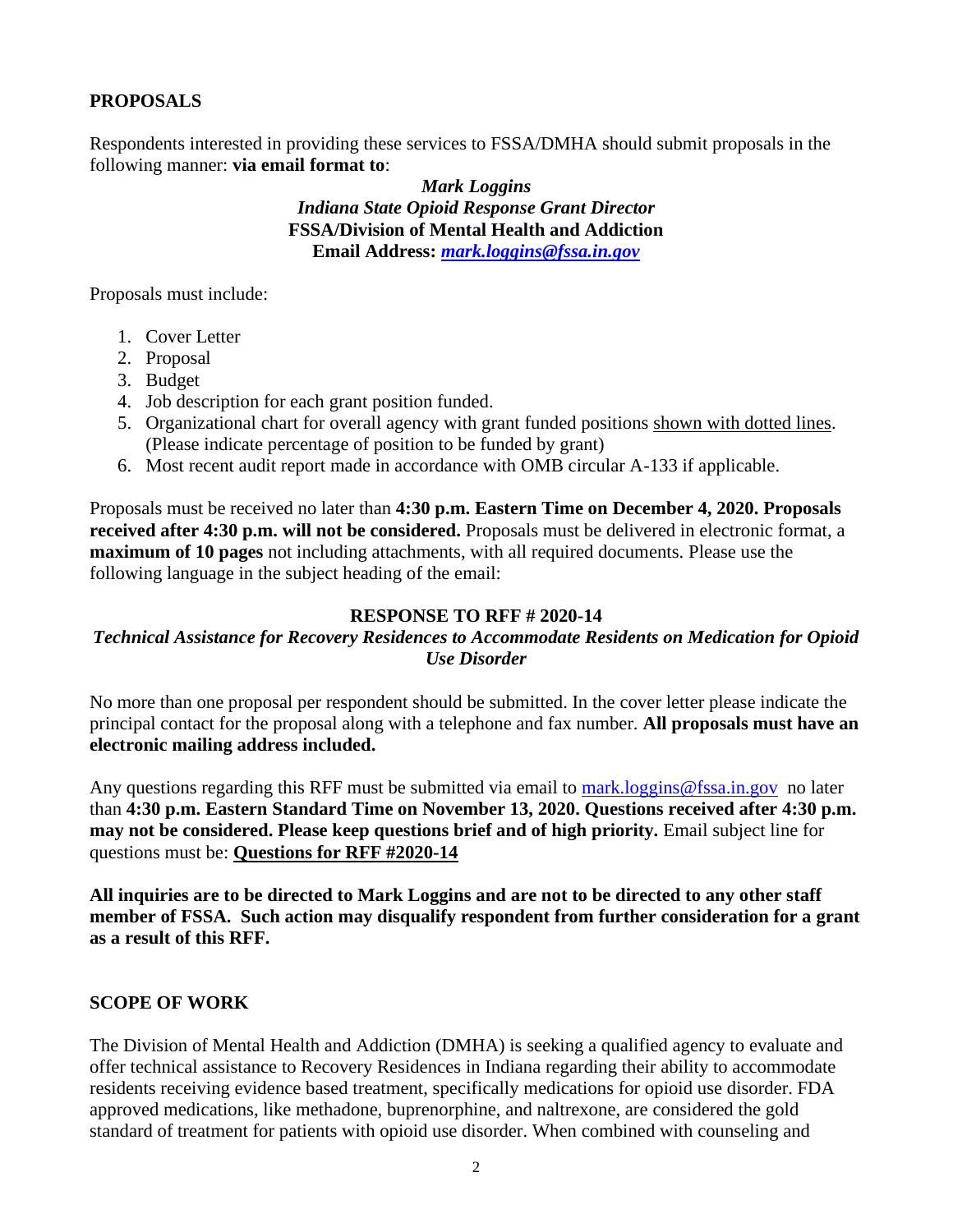cognitive behavioral therapy, these medications are scientifically proven to keep a patient on the road to recovery better than abstinence alone.

DMHA seeks a qualified agency to do the following:

- 1) Survey all Indiana Affiliation of Recovery Residences (INARR) certified homes for acceptance of residents on medication for opioid use disorder
- 2) Identify, evaluate, and develop individualized technical assistance plans for the Recovery Residences that do not allow residents on medication for opioid use disorder;
- 3) Submit a comprehensive report to DMHA that includes assessment of survey results and plan to bring Recovery Residences that accept state or federal funds and are identified as not allowing residents on all FDA approved medications into compliance
- 4) Provide one-on-one technical assistance to INARR certified Recovery Residences in Indiana to ensure they allow residents to take any FDA approved medication for opioid use disorder
- 5) Identify champion organizations and Recovery Residences in order to build a more accepting State culture of acceptance of persons in treatment for opioid use disorder utilizing any of the FDA approved medications also living in a Recovery Residence

Awardees may be based upon statewide reach or separated into regions within Indiana.

# **TIME FRAME:**

November 13, 2020 RFF questions due. January 1, 2021 Grant effective date

November 6, 2020 RFF sent to potential applicants November 16, 2020 RFF answers sent to respondents December 4, 2020 RFF proposals due back December 11, 2020 Notify Grantees of Awarded Funds

## **Funding:**

The award for the grant will not exceed **one hundred thousand (\$150,000)** for any applicant applying for this grant and can be less than the stated amount. Funding comes from the State Opioid Response 2, a Federal Grant administered by DMHA. All proposals should adhere to federal funding guidelines for restricted activities. Grant awards for this program are subject to budgetary exigencies associated with the availability of Federal and State funding.

## **Eligible Respondents:**

For profit or non-profit organization with a minimum of 3 years working in the State of Indiana with the documented knowledge and expertise of opioid use disorder, Recovery Residences, stigma, recovery communities, and evidence based treatment of opioid use disorder. All organizations must disclose any financial or ethical conflicts of interests with completing this work in their proposals.

## **SELECTION PROCESS AND CRITERIA**

Proposals will be reviewed and scored by a committee selected by the **Division of Mental Health and Addiction** or designee. Proposals will be evaluated based upon the proven ability of the respondent to meet the goals of the Program in a cost-effective manner. Specific criteria are: